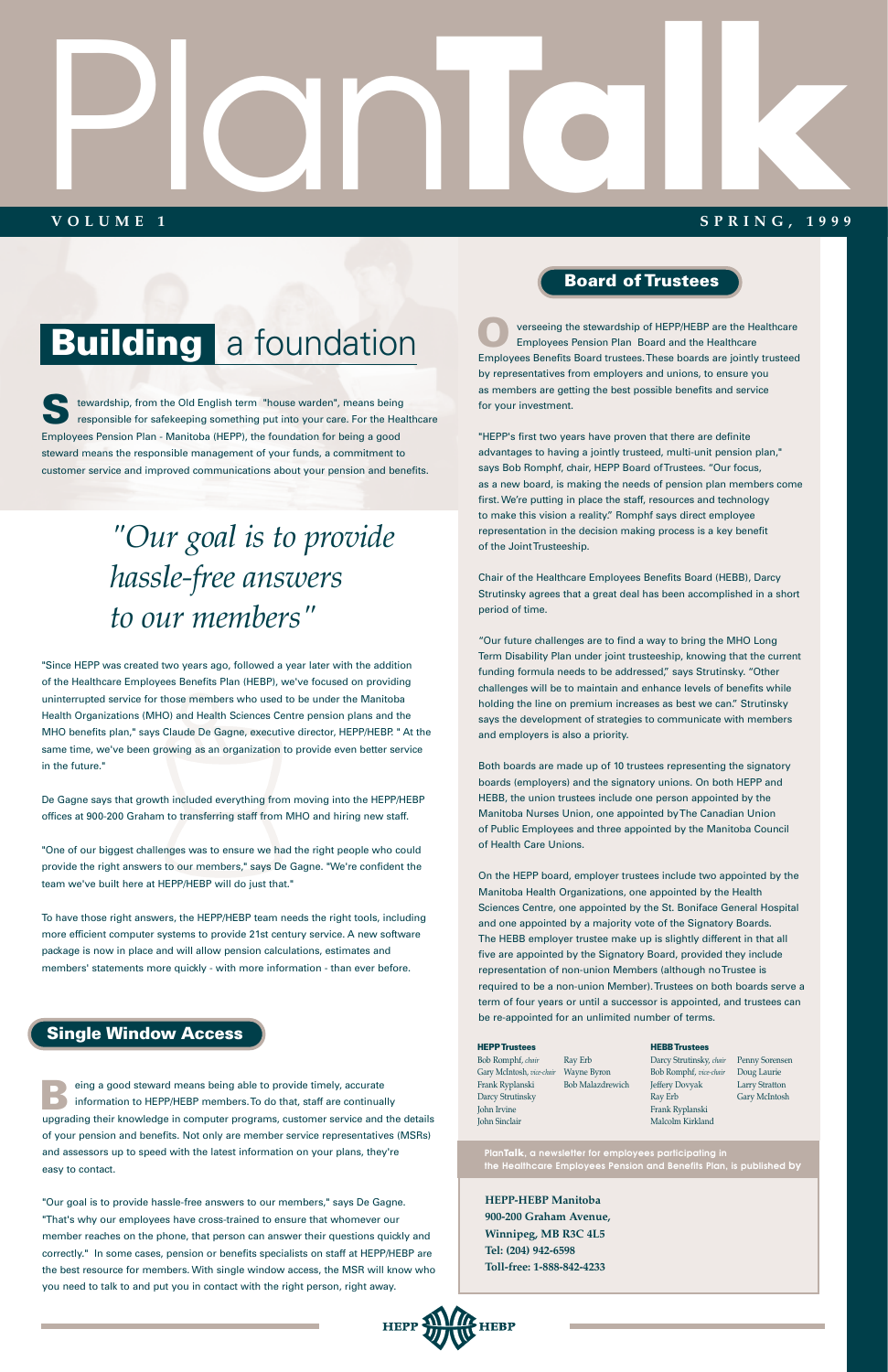# The Inside Story ...

### **On** Benefits

f you have enhanced HEBP Group Healthcare\* - then you and your partner are each entitled to 100 per cent reimbursement of vision care expenses up to \$100 every two years. For your dependents (under age 21), 100 per cent reimbursement up to \$100 each is provided every year. (note: the cost of eye examinations is not covered under this plan) **I**

When using this benefit, it's important to remember the new claim eligibility period kicks in from the time you first use the benefit. For example, if you put in a vision claim for yourself on May 1, 1998, the next time you are eligible to submit a vision claim would be on or after May 1, 2000 (two years after your first claim). If you make a second vision care claim for yourself within that two-year period, the claim will be denied. If that same claim had been for one of your dependent children, then the soonest another vision claim could be submitted for him or her would be just one year later - May 1, 1999.

If you're not sure when you will be eligible to submit another vision care claim, check with Manitoba Blue Cross or call HEBP at 942-6591 or Toll Free 1-888-842-4233.

\*Excludes Group Healthcare Plan for retired employees.



#### **Late Long Term Disability Claims policy update**

It doesn't pay to wait when filing a Long Term Disability (LTD) claim. Manulife Financial, the plan insurer, began enforcing a policy in 1998 denying LTD claims filed more than seven months from the original date of disability.

The policy was put in place to ensure claims are judged using current medical information, increasing the possibility of approval. Late claims make it difficult to verify older medical information. Premiums paid to a group healthcare plan qualify as an eligible expense under Revenue Canada's medical tax credit. For help calculating the credit, contact your financial advisor or Revenue Canada.

very little bit counts, for both our active and retired members, and at tax time, that includes group healthcare premiums. **E**

**For those members eligible for this credit, here's a breakdown of group healthcare premiums paid in 1998:**

| <b>Active Members</b> |                 |                 | <b>Retired Members</b> |  |
|-----------------------|-----------------|-----------------|------------------------|--|
| <b>Basic</b>          | <b>Enhanced</b> | Level I         | <b>Level II</b>        |  |
|                       |                 |                 |                        |  |
| \$88.50 single        | \$153.75 single | \$88.80 single  | \$228.25 single        |  |
| \$212 family          | \$387.35 family | \$154.80 family | \$387.25 family        |  |
|                       |                 |                 |                        |  |

You do NOT require an official receipt for group healthcare premiums.



HEPP/HEBP have asked Viewpoints Research Ltd. to get your opinion on how best to serve you, the membership. Viewpoints will be doing a telephone survey during the month of April. The interviewer will need only 10 minutes of your time to answer the questionnaire.

Everybody at HEPP/HEBP is looking forward to hearing what you have to say, so when the call comes, we hope you'll participate.

#### **Your opinion counts**

#### **Income Tax Tip**

Members of the HEBP Group Healthcare Plan (Basic and Enhanced) have among the best travel health benefits available. With HEBP, you and your family are covered up to 90 days for emergency medical related expenses\* while travelling anywhere in the world. In most cases, extra health insurance isn't necessary. For more details, call us at 942-6591, or Toll Free 1-800-842-4233.

ravelling? HEBP has you covered... Whether it's a quick trip across the border or a month long vacation to an exotic resort, good travel health insurance is an important part of your holiday plans. **T**

\*Some restrictions apply - check with your HEBP representative for full coverage details. Excludes retired members.

Benefit information provided in Plan**Talk**  is based on an overview of group benefits plans. Not all employers participate in all five plans, therefore, you should check with your employer to find out what coverage is available to you.

HEBP recommends filing claims for LTD benefits within 30 days from your original date of disability. Forms are available through your employer or by calling us directly at 942-6591, or Toll Free 1-888-892-4233.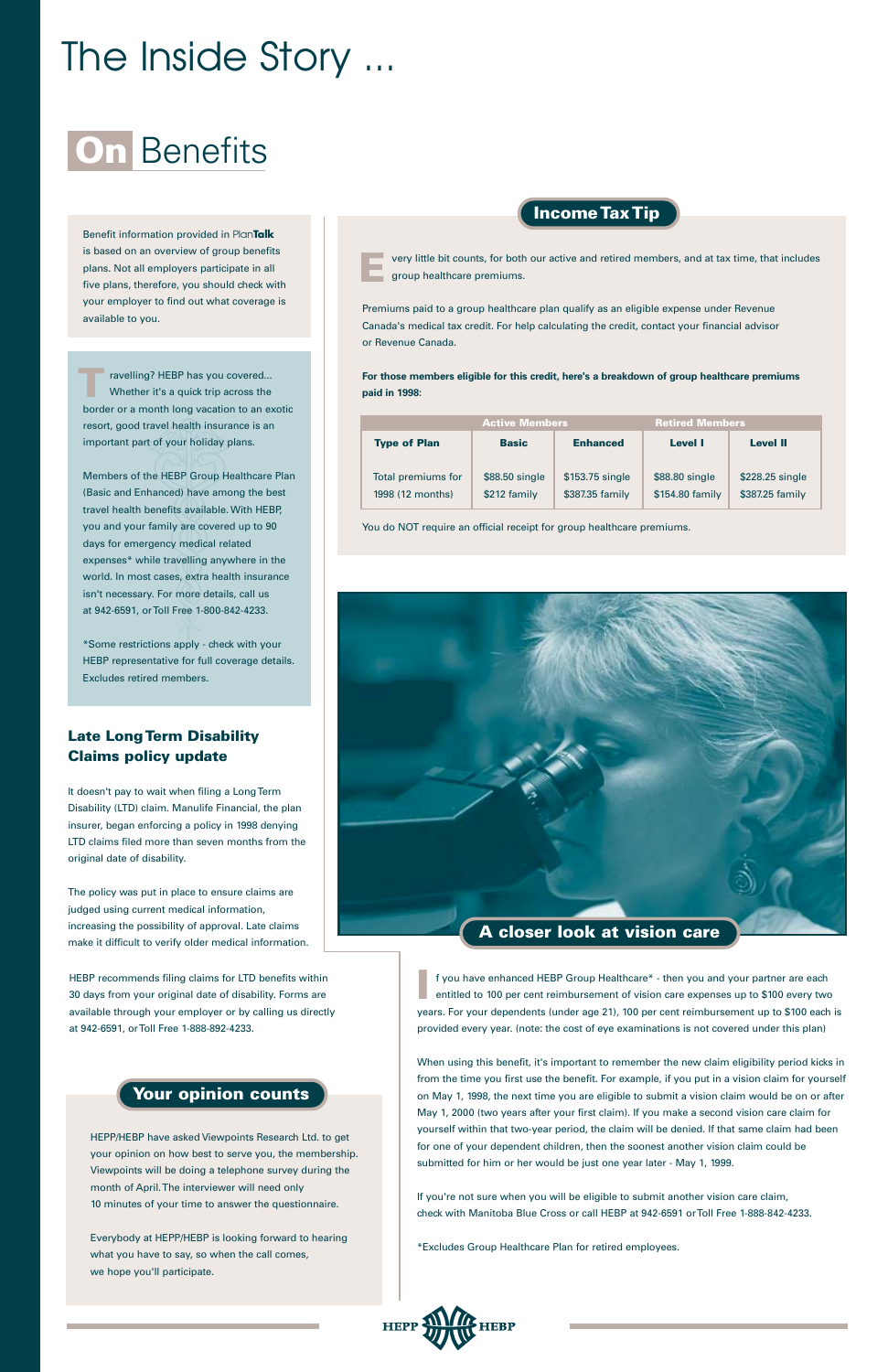### **On** Pension



# The Inside Story ...

**Return to Radean Carter, HEPP/HEBP Communications Manager Fax 943-3862 or e-mail carter@hepp.mb.ca or mail to 900-200 Graham Ave. Winnipeg MB R3C 4L5 (Completed surveys will be entered into a draw for a \$50.00 gift certificate at a restaurant of the winner's choice.)**

**1. Following are regular features we plan to include in Plan Talk. Rank them in order of their importance, with 1 = least important and 5 = most important.**

**MEMBER FEEDBACK SECTION**

| 1 | $\overline{2}$ | 3                             | 4                                  | 5                                             |  |
|---|----------------|-------------------------------|------------------------------------|-----------------------------------------------|--|
|   |                |                               | <b>INSIDE STORY ON BENEFITS</b>    |                                               |  |
| 1 | $\mathfrak{p}$ | 3                             | 4                                  | 5                                             |  |
|   |                |                               | <b>INSIDE STORY ON PENSION</b>     |                                               |  |
| 1 | $\overline{2}$ | 3                             | 4                                  | 5                                             |  |
|   |                | <b>FROM THE BOARDROOM</b>     |                                    |                                               |  |
| 1 | $\overline{2}$ | 3                             | 4                                  | 5                                             |  |
|   |                |                               | <b>HEPP/HEBP EMPLOYEE PROFILES</b> |                                               |  |
| 1 | $\mathfrak{p}$ | 3                             | 4                                  | 5                                             |  |
|   |                |                               | <b>HEPP/HEBP MEMBER PROFILES</b>   |                                               |  |
| 1 | $\mathfrak{p}$ | 3                             | 4                                  | 5                                             |  |
|   |                | information about that topic? | how would you prefer to receive    | 2. For the topic(s) you rated most important, |  |
|   | PlanTalk       |                               |                                    |                                               |  |

- $\Box$  Bulletin board notices
- □ Face-to-face
- □ Other (please specify)

\_\_\_\_\_\_\_\_\_\_\_\_\_\_\_\_\_\_\_\_\_\_\_\_\_\_\_\_\_\_\_\_\_\_\_\_\_\_\_\_\_\_\_\_\_\_\_\_\_\_\_\_\_\_



#### **3. Please tell us who you are.**

|     | Nurse                        |
|-----|------------------------------|
|     | <b>Healthcare Aid</b>        |
|     | Administrative support staff |
|     | Housekeeping                 |
| I I | Management                   |
|     |                              |

- □ Maintenance
- □ Dietician
- □ Pharmacist
- $\Box$  Other (please specify)

\_\_\_\_\_\_\_\_\_\_\_\_\_\_\_\_\_\_\_\_\_\_\_\_\_\_\_\_\_\_\_\_\_\_\_\_\_\_\_\_\_\_\_\_\_\_\_\_\_\_\_\_\_\_\_\_\_\_\_\_\_\_\_\_\_\_\_\_\_\_\_\_\_\_\_\_\_\_\_\_\_\_\_\_\_\_\_\_\_\_\_\_\_\_\_\_\_\_\_\_\_

To be entered in the draw please provide:

| Your name: |  |
|------------|--|
| Phone#:    |  |



### **Readership** Survey

#### **Perfect Timing**

If you are eligible for pre-retirement leave payment (PRL), then you have to decide how you want to receive that payment. The choices are usually a lump sum or continuation of salary.

PRL isn't a benefit provided by HEPP, but how you take the payment does have an impact on both your pension and benefit plans. Taken as a lump sum, PRL has no effect on your plans and your retirement benefit is calculated from the actual retirement date.

here are a lot of decisions and choices to be made when it comes time to retire, including choosing when to retire. Choosing a retirement date isn't as easy as it first sounds. **T**

However, if you choose to take your PRL as a continuation of salary, it becomes pensionable income. This means pension contributions and other benefit deductions (group life, dental and group healthcare premiums) continue to be deducted just as they were from your regular pay cheque. The result is that the date you begin receiving your pension payments is extended to the end of the PRL payment.

For example, if you retire in March and take three months of PRL as a continuation of salary, your retirement date for pension purposes is the end of June - that's when you'll start getting a pension cheque.

It's important to note that taking PRL as a continuation of salary could mean a slight increase in the monthly pension benefit. You'll want to investigate both options and perhaps seek advice from a certified financial or retirement planner on what is best for you before making a decision.

#### **Credited Service Review**

Up-to-date, accurate records are important as they determine what type of benefit is paid to you or your beneficiary. Inaccuracies affect not only individual members, but everyone in the Plan.

One area where HEPP has made corrections is for employees formerly under the MHO Pension Plan between 1966 to 1980. In this case, some members were credited with a full year of service when they hadn't actually contributed to the Plan every month in a given year. About 300 files were adjusted to reduce the credited service for those members.

EPP's commitment to responsible management of your funds includes reviewing pension plan files to ensure all members' credited service is correct. Credited service is the length of time you are attributed with for contributing to the pension plan. **H**

The second area needing corrections was due to a legislative change made in June 1995 affecting credited service back to 1992. That change involved basing credited service on the number of pensionable hours worked compared to the equivalent full-time hours for the position. For example, a member working in a half-time position receives half a year of credited service, although they worked at least one day in every month of the year. This is a fairer way of crediting service for part-time and casual employees, comparable to full-time.

After a complete review of records, HEPP was able to confirm the number of hours reported to the Plan for the year the member was enrolled. As a result, credited service for about 300 members was reduced.

For those members affected, these adjustments will appear on your 1998 Annual Statement sent to you in June 1999. If you have any questions about your statement and credited service, please call HEPP at 942- 6591 or Toll Free 1-888-842-4233.